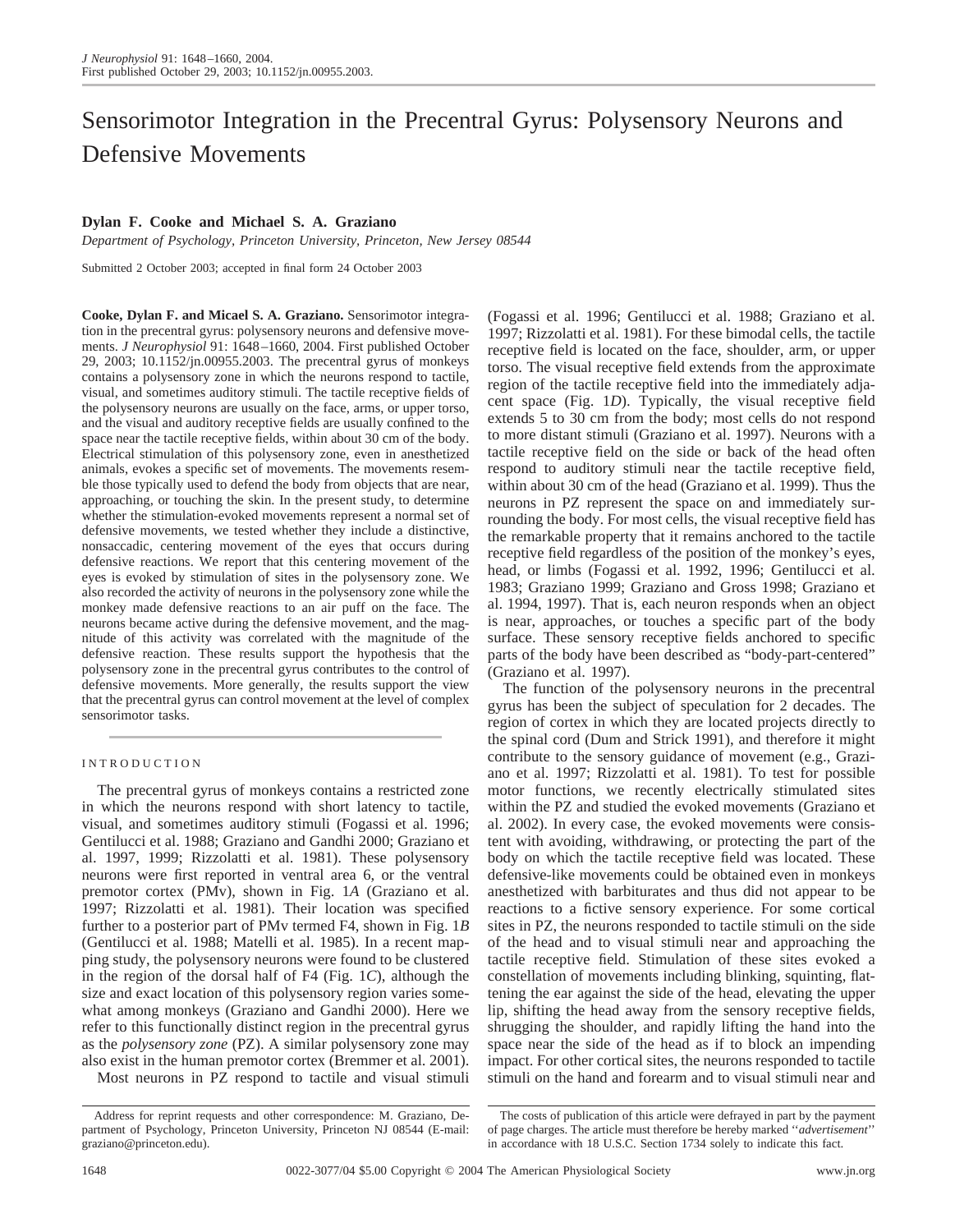

FIG. 1. Polysensory neurons in the precentral gyrus. *A*: ventral premotor cortex (PMv) in which polysensory neurons were found (from Graziano et al. 1997). *B*: polysensory neurons were found to be concentrated in area F4 (Gentilucci et al. 1988; Matelli et al. 1985). *C*: approximate location of the polysensory zone (PZ) as determined in a mapping study by Graziano and Gandhi (2000). *D*: tactile receptive field (shaded) and visual receptive field (boxed area extending from shaded area) of a typical bimodal, visual-tactile neuron in PZ. This neuron was studied in the present experiment; other data from this neuron are shown in Fig. 6*A*.

approaching the hand. Stimulation of these sites evoked a fast withdrawal of the hand to a guarding-like posture behind the back. Stimulation of nonpolysensory sites surrounding area PZ did not result in defensive-like movements. On the basis of these results, we hypothesized that at least one major function of the polysensory neurons in PZ may be to monitor nearby, potentially threatening objects and to coordinate complex movements to protect the body surface from those objects.

Although stimulation of PZ evoked movements that appeared to be defensive, how similar are the evoked movements to actual defensive movements? To answer this question, we tested the reactions of monkeys to a puff of air directed at various locations on the face and body (Cooke and Graziano 2003). We found that the air puff evoked a constellation of movements that matched in detail the movements evoked by stimulation of area PZ. For example, an air puff to the side of the face evoked blinking, squinting, flattening the ear against the side of the head, elevating the upper lip, shifting the head away from the location of the air puff, shrugging the shoulder, and rapidly lifting the hand into the space near the side of the head as if to block an impending impact. An air puff to the hand evoked a fast withdrawal of the hand to a guarding posture behind the back. These findings on the similarity of natural defensive movements to stimulation-evoked movements suggest that stimulation of area PZ may indeed evoke a normal defensive reaction.

One of the most distinctive components of a normal defensive reaction is a movement of the eyes from any initial position toward the center of gaze (Cooke and Graziano 2003). These centering eye movements are slower than normal saccades and begin with a characteristic downward and nasal curve. Such nonsaccadic, centering eye movements may be related to the protective withdrawal of the eye into the orbit, a movement that in primates involves the co-contraction of the extraocular muscles (e.g., Bour et al. 2002; Collewijn et al. 1985; Evinger et al. 1984). Does electrical stimulation of PZ evoke this distinctive, defense-related pattern of eye movements? At least one study reported centering movements of the eye on stimulation of the ventral premotor cortex (PMv) (Fujii et al. 1998). However, whether the studied region matched PZ, and whether the evoked movements matched the pattern for a defensive reaction, are not yet known.

In summary, the neurons in PZ respond to objects near, approaching, or touching the body. Electrical stimulation of PZ, even in anesthetized animals, evokes a stereotyped set of movements similar to a defensive reaction. One component of a defensive reaction, a distinctive centering of the eyes, has not yet been clearly demonstrated on stimulation of PZ.

The purpose of the present study was to further test the possible role of PZ in defensive movements. We focused on 3 issues. First, we replicated our previous finding that stimulation of PZ evokes defensive-like movements. We studied the activity evoked in the orbicularis muscle, a muscle that surrounds the eye and participates in squinting and blinking. In this fashion we were able to quantify previously unstudied aspects of the evoked movements, such as latency and laterality.

Second, we studied the pattern of eye movement evoked by electrical stimulation of sites in PZ. We hypothesized that stimulation should evoke centering eye movements similar to those evoked by a puff of air to the face. Because this type of eye movement is distinctive to defense, demonstrating it on stimulation of PZ would strongly support the interpretation that the evoked movements represent a normal, coordinated defensive reaction.

Third, we recorded the activity of neurons in PZ while applying a puff of air to the monkey's face. Although the air puff was the same on each trial, the neuronal response and the monkey's defensive reaction varied somewhat among trials. We hypothesized that trials with greater neuronal response would be associated with a larger defensive reaction to the air puff.

# METHODS

All husbandry, surgical, and behavioral procedures were approved by the Princeton University Institutional Animal Care and Use Committee and the attendant veterinarian and were in accordance with NIH and USDA guidelines. We studied 2 adult male *Macaca fascicularis* (4.5–7.0 kg).

#### *Surgery*

For each monkey, an initial surgical operation was performed under isoflurane anesthesia and strict aseptic conditions, during which an acrylic skullcap was fixed to the skull with bone screws. A steel bolt for holding the head and a 2.5-cm-diameter steel chamber for neuronal recording and electrical stimulation were also embedded in the acrylic. The recording chamber was positioned for a vertical approach to the precentral gyrus in the right hemisphere. The well was centered 20 mm anterior and 15 mm lateral to ear-bar zero. A standard scleral coil was implanted in one eye. The leads of the eye coil were threaded under the skin and attached to an electrical connector that was embedded in the acrylic implant, to allow for the recording of eye movement. Each animal recovered from the surgery within 1 wk, but was given an additional 2 wk to allow the skull to grow tightly around the skull screws. In a subsequent procedure, also under deep anesthesia and aseptic conditions, the recording chamber was opened and a hole approximately 5 mm in diameter was drilled through the layer of acrylic and the bone, exposing the dura.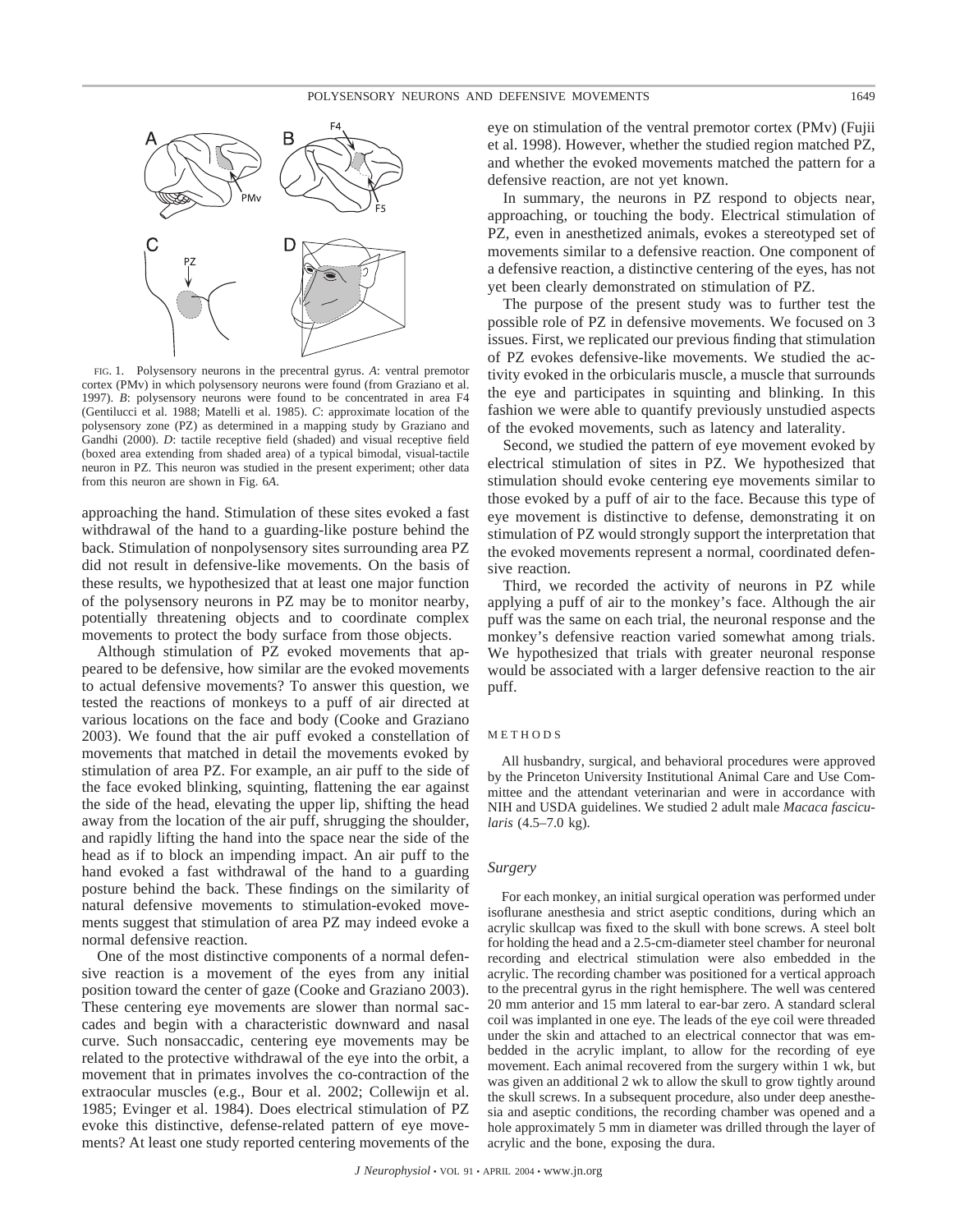# *Neuronal recording*

During the daily recording sessions, the monkey sat in a Lexan primate chair with the head restrained by the head bolt. A hydraulic microdrive (Narishige) was mounted to the top of the recording chamber. A steel guide cannula (an 18-gauge syringe needle) was lowered through the hole in the skull and into the dura. Then the varnish-coated tungsten microelectrode (Frederick Haer, impedance 0.5–5 M $\Omega$ ) was advanced from the guide cannula into the brain.

Neuronal activity was initially studied by monitoring the signal on an oscilloscope and over a loudspeaker. Somatosensory responsiveness was studied using manual palpation, manipulation of joints, gentle pressure, and stroking with cotton swabs. Somatosensory receptive fields were plotted by repeated presentation of the most effective of these stimuli. Most multimodal neurons in PZ do not respond to visual stimuli projected onto a tangent screen, even when the screen is placed close to the face, within 20 cm (Graziano et al. 1997). Instead they respond best to objects near the animal. Therefore we used real objects, such as a ping-pong ball mounted on the end of a rod, to study visual receptive fields. To ensure that the responses to stimuli close to the body were not caused by inadvertent tactile stimulation, for example by static electricity or air movement, the visual stimuli were also presented while the eyes were covered, while the animal was shielded with a piece of clear Lexan, or under both conditions.

# *Air-puff trials*

After a neuron was tested qualitatively for tactile and visual responses, the cell was then tested quantitatively. Its activity was recorded while an air puff was presented to the monkey's face. At the same time, the monkey's behavior was monitored in 3 ways: by video at 30 frames/s; by an eye coil to measure eye position; and by electromyographic (EMG) recordings from the right and left orbicularis muscles to measure the amount of the facial defensive movement.

An air nozzle directed a 0.5-s stream of air at the monkey's skin from a distance of 5 cm. An electrically actuated valve was connected to the base of the nozzle to control the onset and offset of the air stream. A pressure regulator mounted to a tank of compressed air was used to control the pressure of the air stream. Pressures were typically set between 5 and 30 psi (pounds per square inch). For most experiments, the pressure was set to 15 psi. Two nozzles were used: one directed at the right cheek (ipsilateral to the recording chamber) and one directed at the left cheek (contralateral to the recording chamber). The 2 nozzles were actuated in a pseudorandom schedule with an interpuff interval of 30 s. The monkey performed no task during this experiment. The video record confirmed that the monkeys remained alert and calm during the air-puff trials, with no sign of agitation or distress. The defensive movements involved a brief blink, squint, lifting of the upper lip, folding of the ear against the head, and shrug, matching the results of a previous study (Cooke and Graziano 2003). In the initial trials for each monkey, the defensive reaction included a lifting of the hand toward the space beside the head; this movement of the arm habituated and was not consistently observed in later trials.

# *Electrical stimulation trials*

In some sessions, after recording the activity of neurons during air-puff trials, we then electrically stimulated the cortical site through the same microelectrode. Stimulation was performed on only a small proportion of electrode penetrations, to reduce the possibility of damage to the brain that might compromise the ongoing study of single-neuron–response properties.

Stimulation was applied by an S88 stimulator and 2 SIU6 stimulus isolation units (Grass, West Warwick, RI). Stimulation consisted of a train of pulses presented at 200 Hz. Each pulse had a negative followed by a positive phase, each phase 0.2 ms in duration. Current was measured by the voltage drop across a 1-k $\Omega$  resistor in series with the return lead of the stimulus isolation units. For quantification of the evoked movement, the current was usually set between 20 and 50  $\mu$ A. The duration of each train was set to 500 ms. For some sites we also tested with trains of 100 ms, as described in RESULTS.

For each site we varied the current until an evoked movement was observed. The threshold, the current at which the movement was evoked 50% of the time, was determined by 2 observers. These threshold measurements were thus approximate, but allowed us to set the current to an appropriate level for quantitative testing. The average threshold measured in this fashion for sites in PZ was 21.5  $\mu$ A (SD = 4.2  $\mu$ A) with a range of 12–60  $\mu$ A. In some cases, to confirm that stimulation of a site did not evoke any movement, the stimulating current was increased to 300  $\mu$ A.

During stimulation, the monkey's behavior was monitored in 3 ways: by video at 30 frames/s; by an eye coil to measure eye position; and by EMG recordings from the right and left orbicularis muscles to measure the amount of the facial defensive movement.

### *Electromyographic recordings*

During both air-puff trials and electrical stimulation trials, EMG activity was measured bilaterally in the orbicularis muscle. Fine insulated stainless-steel wires were threaded into a 22-gauge syringe needle and inserted into the muscle. The wires had an exposed tip of 1–2 mm. Three wires spaced about 5 mm apart were inserted in each muscle to provide input to a differential amplifier and its ground (single-neuron amplifier model 1800, A-M Systems, Sequim, WA). The amplifier filters were set with a low cutoff at 300 Hz and a high cutoff at 1,000 Hz.

During air-puff trials, the EMG signal was sampled every 2 ms. During electrical stimulation trials, however, a pulse of stimulation was applied to the brain every 5 ms, producing a periodic electrical artifact in the EMG signal. To avoid contamination by this artifact, the time of each stimulation pulse to the brain was measured and the EMG signal was sampled once within each 5-ms interpulse interval. We confirmed that with this method the resultant EMG signal did not contain any artifact from the electrical stimulation applied to the brain. Thus in stimulation trials, EMG was measured once every 5 ms or at 200 Hz, after which it was rectified. The magnitude of the EMG signal was normalized to the amount of activity measured in the intertrial interval, when the muscle was at a resting level. In the histograms shown in Fig. 2, the signal was integrated in 10-ms bins.

## *Location of PZ*

PZ was identified on the basis of 3 main criteria.

*1*) *Response properties*. Neurons in PZ have tactile receptive fields on the head and upper body and visual receptive fields that are adjacent to the tactile receptive fields and that extend outward typically 5 to 30 cm from the body. These sensory response properties were confirmed in both monkeys.

*2*) *Properties of surrounding areas*. PZ is surrounded by distinctive cortical areas. The frontal eye fields, anterior to PZ, were identified in both monkeys by staircase saccades evoked by low threshold electrical stimulation (e.g., 20  $\mu$ A). Motor cortex posterior to PZ was identified by the finger movements evoked by low threshold electrical stimulation (e.g., 10  $\mu$ A). The cortex ventral to PZ was responsive during movements of the mouth, especially chewing. The cortex dorsal to PZ was responsive during reaching movements of the contralateral arm and hand.

*3*) *Cortical location*. During the experiment, the sulcal pattern was inferred by monitoring the pattern of cellular activity and silence as the electrode was advanced. In this way we were able to determine that PZ was located on the cortical surface just posterior to the arcuate sulcus. At the completion of the experiment, both monkeys were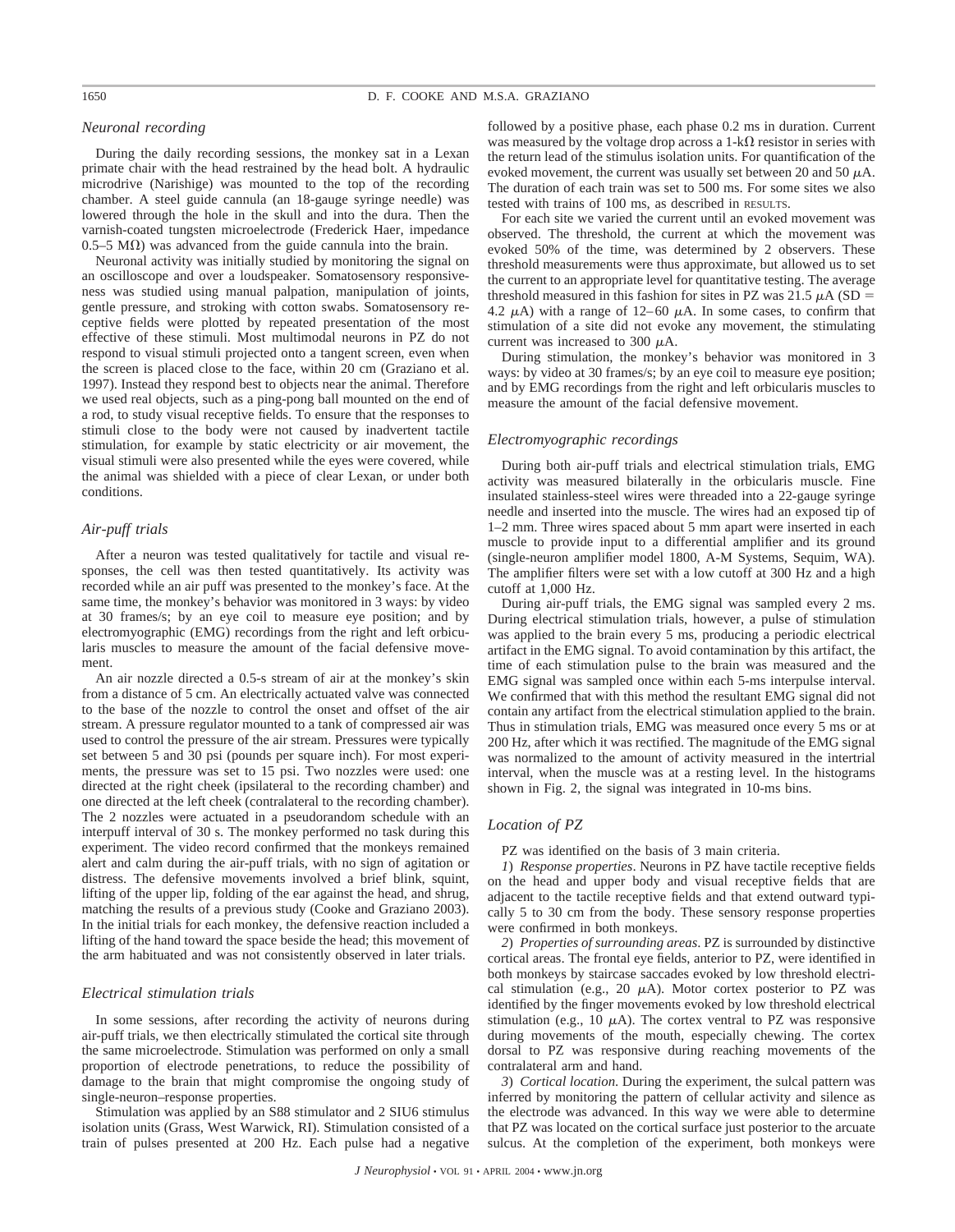# <sup>A</sup> awake



FIG. 2. Muscle activity evoked by stimulation of PZ in the right hemisphere. *A*: results from stimulating an example site with a tactile receptive field on the left (contralateral) side of the head and a visual receptive field near the tactile receptive field. Stimulation for 500 ms, 50  $\mu$ A, and 200 Hz caused a blink and squint, shown in the video frame captured 300 ms after onset of stimulation train. Greater magnitude of the squint on the contralateral side of the face can be seen especially in the wrinkling of the skin on the upper part of the nose. Histograms show EMG activity from the orbicularis muscles surrounding the eyes. Each histogram is an average of 24 trials. EMG activity is normalized to the resting level of muscle activity measured in the intertrial interval. Horizontal line under each histogram shows the 500-ms stimulation period. *B*: results from same site as in *A*, but 10 min after administration of anesthetic. EMG activity is normalized to the resting level of activity in *A*, such that the magnitude of the effect in *B* can be directly compared with that in *A*. *C*: EMG activity from contralateral orbicularis obtained by stimulating the same example site with interleaved stimulation trains at current levels of 10, 20, 30, 40, and 50  $\mu$ A. *D*: EMG activity from contralateral orbicularis obtained by stimulating the same example site with interleaved stimulation trains of 100- and 500-ms duration. *E*: mean EMG response in contralateral and ipsilateral orbicularis for 12 cortical sites tested with 500-ms stimulation trains in the awake monkey. Each site was tested with 24 stimulation trials.

euthanized and perfused with 4% paraformaldehyde. The head was put in a stereotaxic apparatus, the skull opened and the brain exposed. The arcuate and central sulci were photographed and measured stereotaxically. The location of the stimulation and recording sites were reconstructed to be just posterior to the bend in the arcuate sulcus, in the expected location of PZ.

# RESULTS

# *Muscle activity evoked by stimulation of PZ*

We first replicated our previous finding that electrical stimulation of sites in PZ evokes short-latency, defensive-like movements. Figure 2 shows the results of stimulation of a typical site in PZ. Neurons at this site had a tactile receptive field on the contralateral side of the face. They also responded to visual stimuli near the tactile receptive field, within about 20 cm of the face. Stimulation for 500 ms at 50  $\mu$ A evoked a facial defensive movement. The video frame shown in Fig. 2*A* was captured 300 ms after the onset of the stimulation train and illustrates a bilateral squint that was more pronounced on the contralateral side. The histograms show the activity of the right and left orbicularis muscles, which surround the eyes and participate in blinking and squinting. Each histogram shows a mean of 24 trials. The evoked activity was larger on the contralateral side of the face. The latency of this evoked activity (the time at which the activity exceeded 2 SD above baseline) was 25 ms.

After testing this cortical site, we then injected the monkey with ketamine (10 mg/kg, intramuscularly). Because ketamine is fast-acting, within 10 min the monkey became fully unresponsive with little muscle tone and no reaction to stimuli such as an air puff to the face that would normally induce a defensive reaction. Figure 2*B* shows the results of stimulating the cortical site under these conditions of anesthesia. Again, the video frame shows a facial defensive movement and the EMG traces show activity in the left and right orbicularis muscle.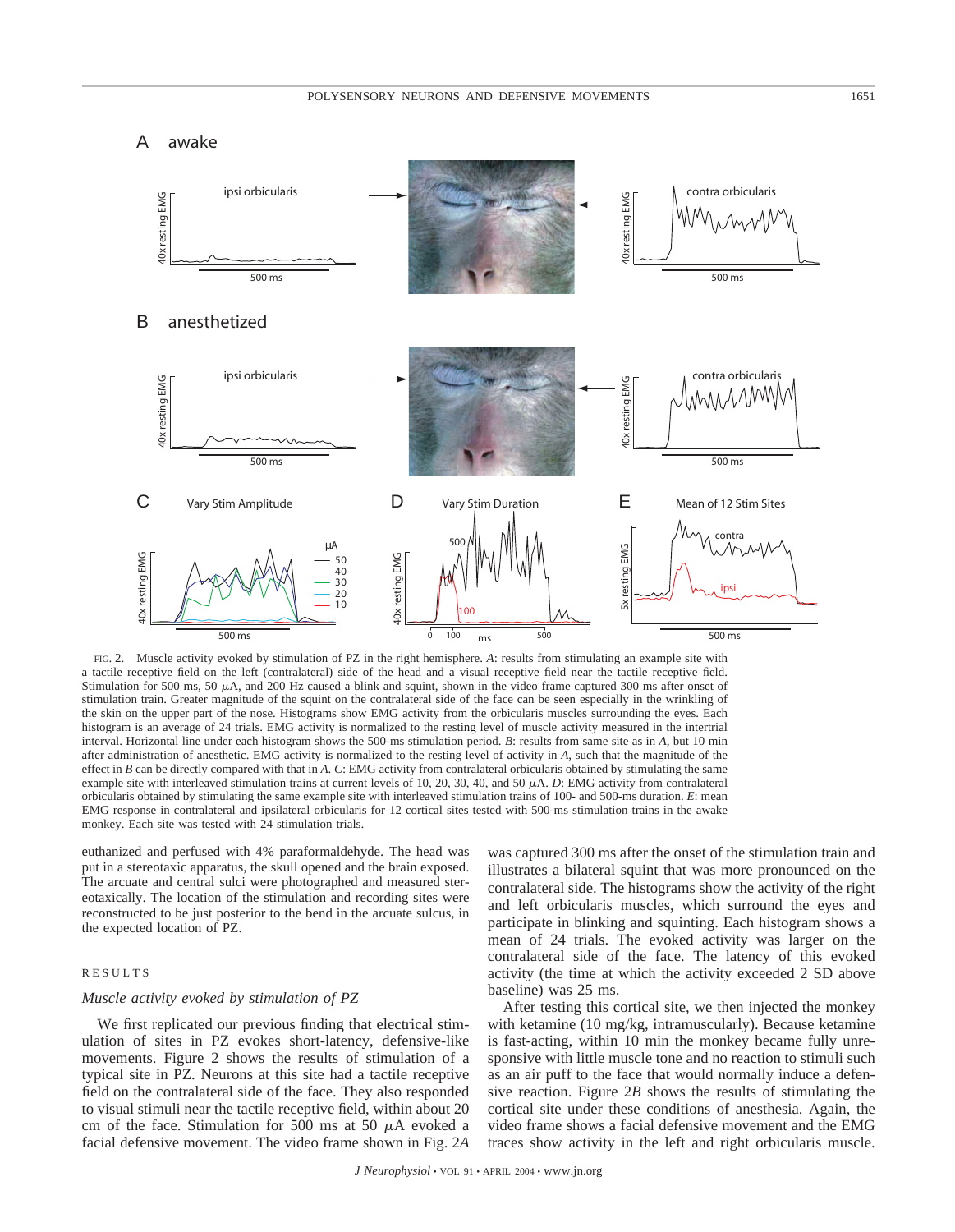The evoked activity rose to a similar level as in the unanesthetized state. As expected, under anesthesia the baseline activity of the muscles was reduced.

We then varied the current amplitude, using 10, 20, 30, 40, and 50  $\mu$ A on interleaved trials. Figure 2C shows the effect on the activity of the contralateral orbicularis muscle. No EMG response was obtained at 10  $\mu$ A; little was obtained at 20  $\mu$ A; and a robust response was obtained at 30, 40, and 50  $\mu$ A.

We also varied the duration of the stimulation train, using 100- and 500-ms trains on interleaved trials. Figure 2*D* shows the effect of train duration on the EMG measured from the contralateral orbicularis muscle. The EMG response followed the time course of the stimulation train. The activity rose within a short latency after stimulation onset, remained at a high level during stimulation, and dropped within a short latency after stimulation offset. In the case of the 500-ms stimulation train, a second blink sometimes occurred just after the offset of the stimulation, as can be seen in the EMG activity.

Figure 2*E* shows the mean EMG response for 12 stimulation sites in PZ. All had a tactile and visual receptive field related to the contralateral side of the face. All were stimulated with 500-ms trains while the monkey was awake. The stimulation evoked an increase in activity that was greater in the contralateral muscle. The mean latency of the response was 31 ms  $(SD = 7 \text{ ms})$ . After stimulation, both muscles returned to a low resting level. Note that the mean muscle activity was elevated before stimulation onset, compared with its resting level reached after stimulation. This initial elevation was greatest for the contralateral muscle. (The same initial elevation in EMG can also be seen in Fig. 2*A*.) We suggest that this elevation in activity before stimulation may have been the result of the monkey predicting the stimulation and slightly tensing the facial muscles in anticipation. This anticipatory elevation in muscle activity was not observed when the monkey was anesthetized, such as in Fig. 2*B*.

#### *Centering eye movements*

As described in the INTRODUCTION, one component of a facial defensive reaction is a distinctive centering of the eyes that is different from a saccadic eye movement (Cooke and Graziano 2003). Here we examine whether eye movements evoked by stimulation of PZ more closely resemble defense-related eye movements or saccadic eye movements.

Figure 3*A* shows the eye movements that were evoked in the present study by a puff of air directed at the monkey's face. Trials in which the eye was already in motion at the time of puff onset were eliminated. Thus in all trials shown, the eye was stationary at the start of air puff. The initial eye positions are skewed toward lower positions because the monkey tended to spontaneously fixate positions in the lower field. Each *green trace* shows the eye movement on one air-puff trial. For each trace, the black dot shows the eye position at the beginning of the air puff and the red dot shows the eye position 300 ms after air-puff onset. We selected 300 ms as the endpoint of the displayed data because the defense-related centering of the eye is typically complete by 300 ms (Cooke and Graziano 2003). The traces show a tendency of the eyes to center during the air puff. This centering can be seen especially clearly by comparing the large black oval (representing the *x* and *y* SD of eye position at the start of air puff) to the smaller red oval (the *x* and *y* SD of eye position 300 ms after air-puff onset).

The air nozzles were located in the lower visual fields about 45° below the horizontal meridian and 45° to the right and left of the vertical meridian. The pattern of results is not consistent with the eye saccading to these nozzle locations. As discussed in a later section, the centering eye movements are unlikely to represent saccades to any target because their velocity profile is different from that of a saccade (see Fig. 5).

Figure 3*B* shows the movement of the eyes during spontaneous saccades that occurred in the intertrial interval. No tendency toward centering is apparent. That is, the monkey did not show a natural tendency to saccade toward the center of gaze.

Figure 3*C* shows the eye movements evoked by stimulation of an example cortical site in PZ. Neurons at this site responded to tactile stimuli on the contralateral side of the face and to visual stimuli near the contralateral side of the face. Stimulation of this site evoked a squint, blink, lifting of the upper lip, and shoulder shrug. The traces show a centering of the eyes, similar to the centering shown in Fig. 3*A* that occurred during air puff.

Figure 3*D* shows the results from another example site in PZ. Neurons at this site had a tactile receptive field on the contralateral back of the head, including the ear, but not extending to the front of the face. The neurons also responded to visual stimuli presented in the contralateral periphery. Stimulation of this site evoked a shoulder shrug and a folding of the pinna backward against the head, both normal components of a defensive reaction. However, stimulation did not evoke any measurable movement on the front of the face. Squints and blinks were not observed, either on the video record or in the EMG recordings from the orbicularis muscle. Thus the defensive movements evoked by stimulation of this site were appropriate to the location of the sensory receptive fields. As shown in Fig. 3*D*, stimulation of this site still evoked a centering movement of the eyes. This result matches our previous finding that centering movements of the eyes can be evoked by air puff to the back of the head (Cooke and Graziano 2003). The result also indicates that the centering movements of the eyes were

FIG. 3. Comparison of air-puff evoked eye movements, spontaneous saccades, and stimulation-evoked eye movements. *A*: air-puff–evoked eye movements. Each *green trace* = 1 trial. Black dot at start of trace = eye position at puff onset; red dot = eye position 300 ms after puff onset. Black oval  $= x$  and  $y$  SD of eye position at puff onset; this oval is centered around mean eye position at puff onset. The center of the black oval is approximately the center of the monkey's gaze. Red oval  $= x$  and  $y$  SD of eye position 300 ms after puff onset; this oval is centered around mean eye position 300 ms after puff onset. *B*: similar plot but for spontaneous saccades that occurred during the intertrial interval. Each trace begins at time of saccade onset (black dot) and ends 300 ms later (red dot). *C*: results from an example site in PZ at which stimulation evoked a facial defensive movement. Each trace begins at stimulation onset (black dot) and ends 300 ms after stimulation onset (red dot). *D*: results from an example site in PZ at which stimulation evoked a shoulder shrug and a folding of the ear backward against the head. *E*: results from an example site in PZ at which stimulation evoked a retraction of the arm but no facial or head movement. *F*: group data for 14 sites in PZ at which stimulation evoked a defensive movement related to the head or face.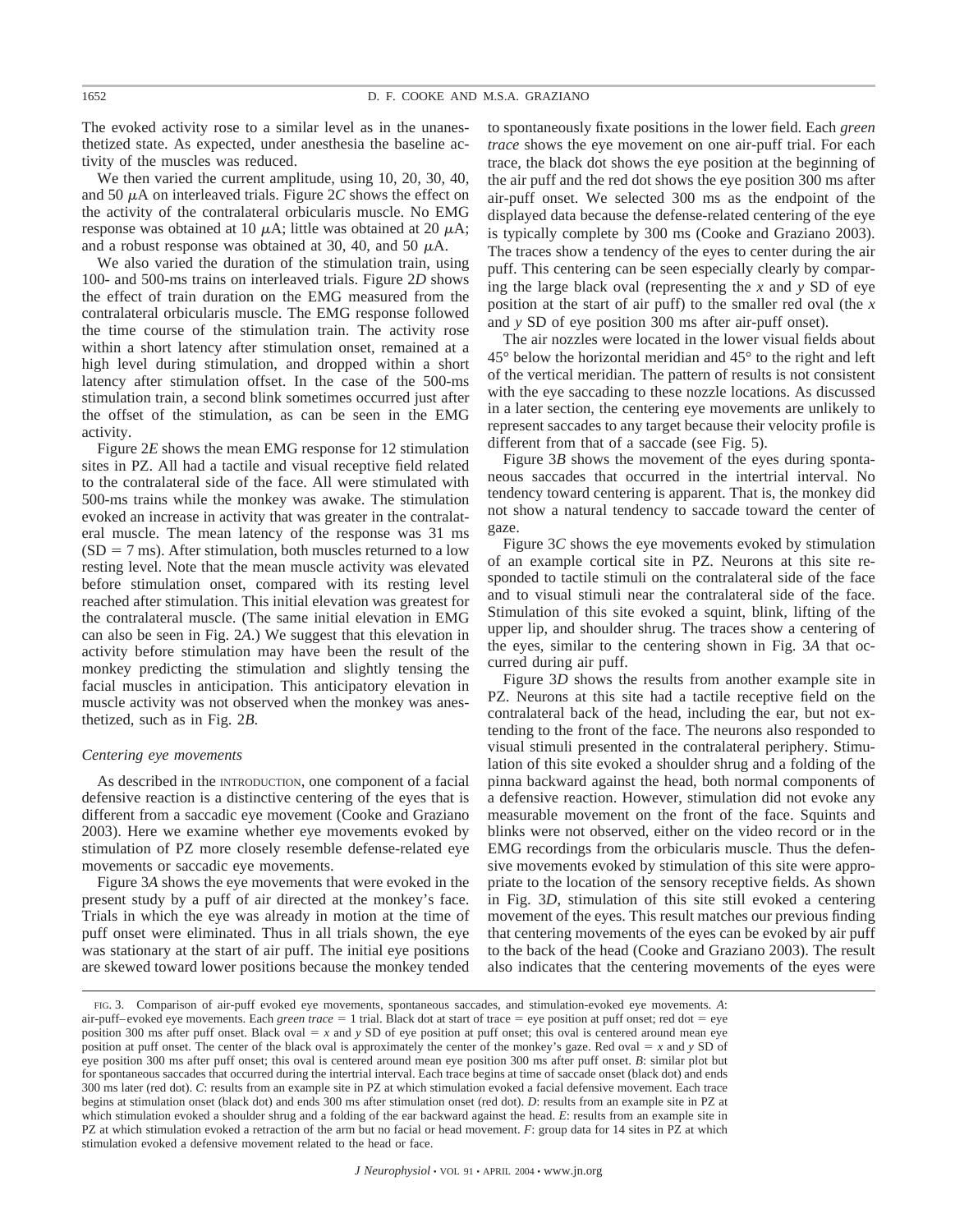not a mechanical by-product of a blink or squint, in that no Neurons at this site had a tactile receptive field restricted to the blink or squint occurred at this site.

Figure  $3E$  shows the result for another example site in PZ.

contralateral hand and forearm. No sensory responses were found on or near the head. Stimulation evoked a withdrawal



*J Neurophysiol* • VOL 91 • APRIL 2004 • www.jn.org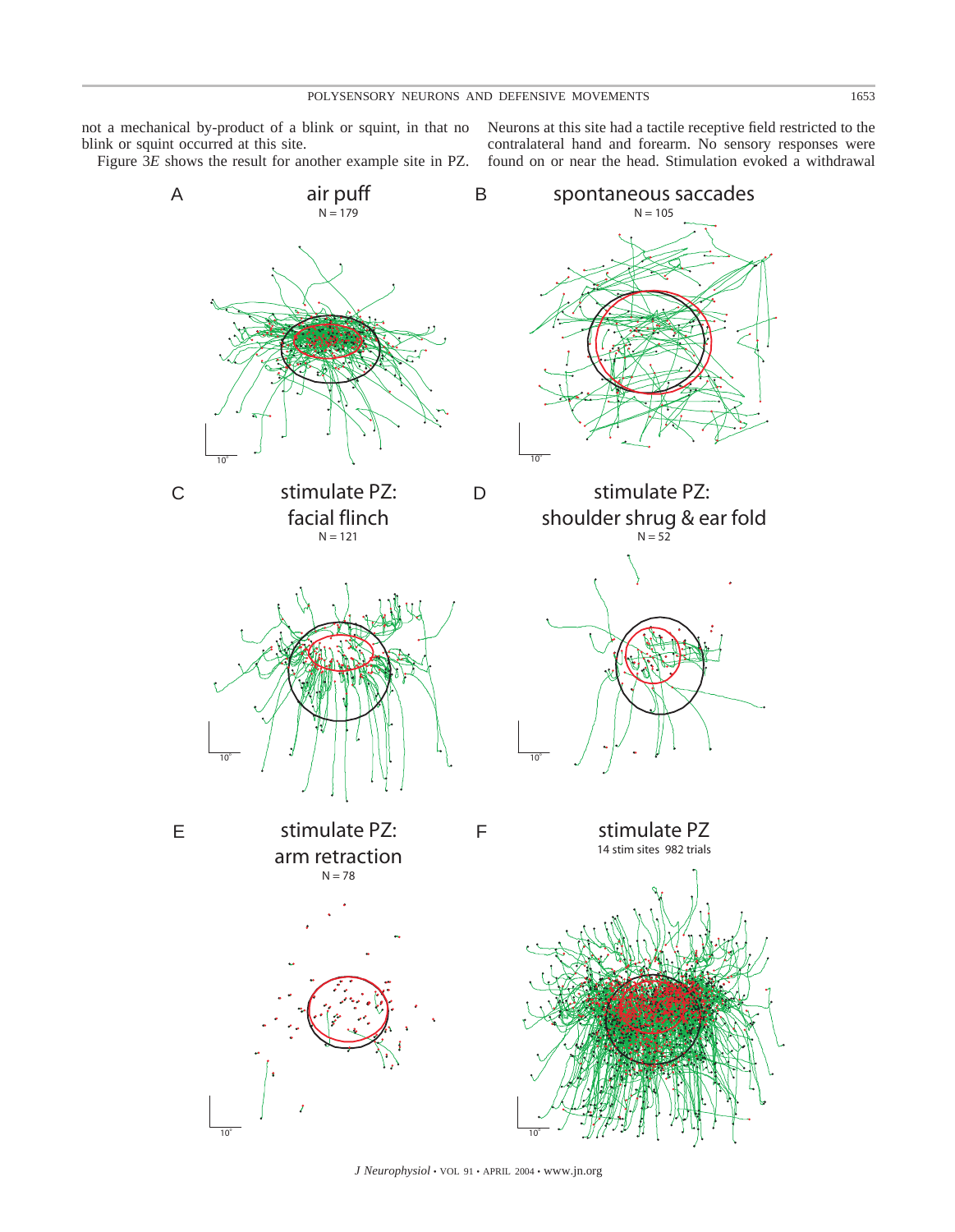

FIG. 4. Downward and nasal excursion at start of eye movement. *A*: results for air-puff–evoked eye movements. Same data as in Fig. 3*A* but showing a magnified view of the beginning of each eye movement. Each green line shows the *eye trace* on a single trial, starting at puff onset (plotted at center of graph) and ending 60 ms later (red dot). In each quadrant, N indicates the number of trials for which the eye moved into that quadrant. *B*: results for spontaneous saccades, showing no tendency toward downward and nasal movement. Each trace begins at saccade onset and ends 60 ms later. *C*: results for an example stimulation site, showing a tendency toward downward and nasal movement. Each trace begins at stimulation onset and ends 60 ms later. *D*: group results for 14 sites in PZ at which stimulation evoked a defensive movement related to the head or face.

movement of the arm but not any defensive movements related to the head, ear, face, or shoulder. As shown in the figure, stimulation of this site did not evoke a centering movement of the eyes. On most trials, no eye movement occurred.

Figure 3*F* shows the combined result for 14 cortical sites at which stimulation evoked some component of a head or face flinch. This group result shows a pronounced overall tendency for the eyes to center during the stimulation.

# *Downward and nasal component of eye movement*

Defense-related movements of the eye often begin with a characteristic downward and nasal excursion of the eye that precedes the centering movement (Cooke and Graziano 2003). This downward and nasal movement can be seen in Fig. 3*A*, at the start of many of the *eye traces* shown. It is illustrated more clearly in Fig. 4*A*. Here, data from the same air-puff trials as in Fig. 3*A* are plotted such that the starting eye position for all trials is aligned on a single point. The plot shows the first 60 ms of eye data after puff onset. The green lines show individual trials and the red dots show the position of the eye 60 ms after puff onset. On most trials, the eye began movement in a downward and nasal direction. Figure 4*A* also shows the number of trials for which the initial eye movement was directed into the lower nasal, lower lateral, upper nasal, and upper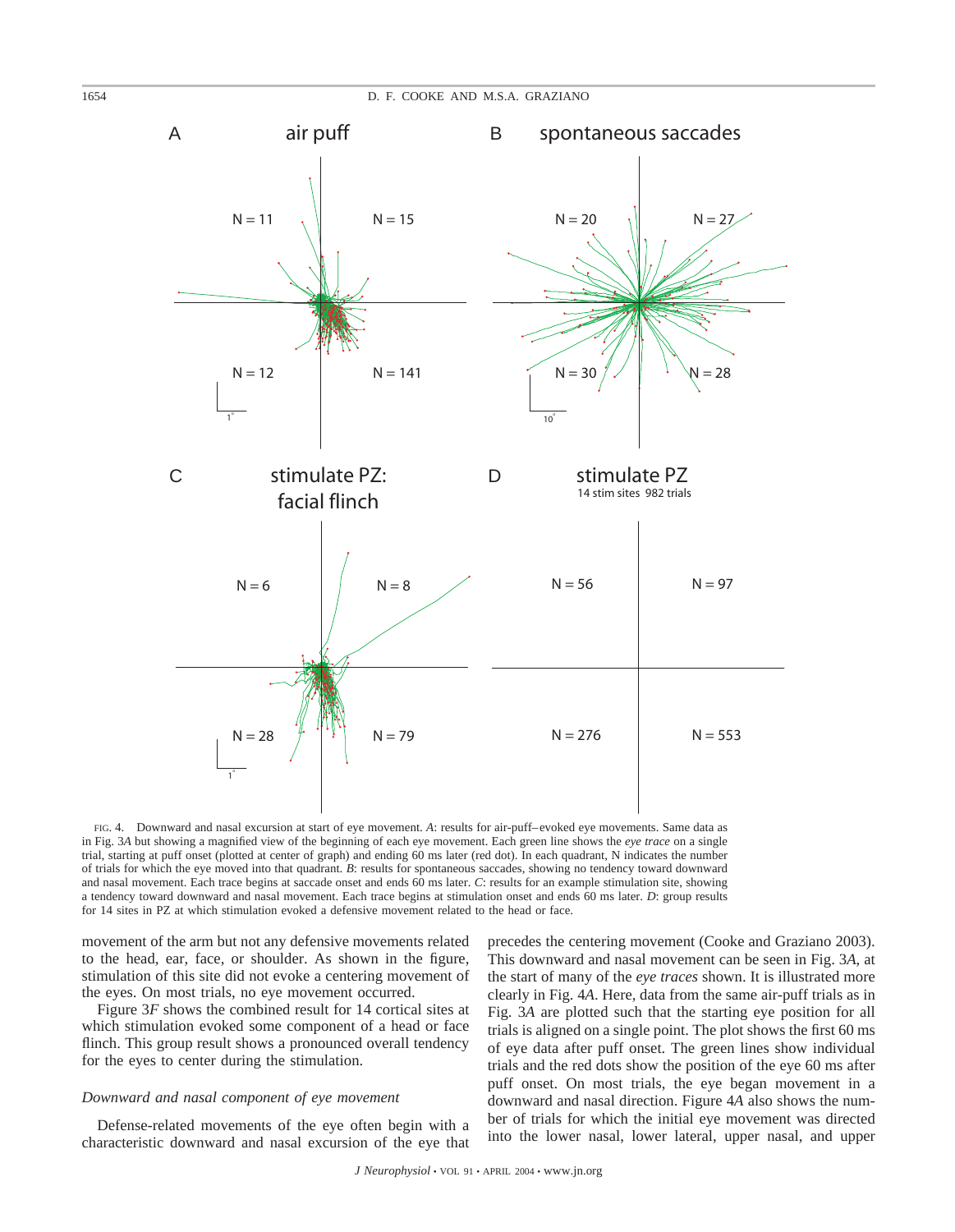lateral quadrants. The distribution was significantly skewed toward the lower nasal quadrant ( $\chi^2 = 104.3$ ,  $P < 0.0001$ ).

Figure 4*B* shows that spontaneous saccades do not have the same tendency to begin in a downward and nasal direction  $(\chi^2 = 1.2, P = 0.76)$ . Instead, their directions are relatively evenly distributed.

Figure 4*C* shows the results for stimulation of an example site in PZ. The site is the same as that illustrated in Fig. 3*C*. The traces in Fig. 4*C* show that the stimulation-evoked eye movements tended to begin in a downward and nasal direction  $(\chi^2 = 50.83, P < 0.0001).$ 

Figure 4*D* shows the group results for 14 cortical sites at which stimulation evoked some component of a head or face flinch. The individual *eye traces* are not shown because the overlap of 982 trials obscures the plot. The number of trials that fell into each of the 4 quadrants is given in the figure. The evoked eye movements showed a significant tendency to begin in a downward and nasal direction  $\tilde{\chi}^2 = 303.9; P < 0.0001$ ). In this respect, stimulation-evoked eye movements were similar to air-puff–evoked eye movements, and both were different from saccades.

#### *Speed of eye movement*

Figure 5 shows the main sequence (peak speed vs. amplitude) for spontaneous saccades, puff-evoked eye movements, and stimulation-evoked eye movements. Spontaneous saccades followed a typical, roughly linear relationship between speed and amplitude. Puff-evoked and stimulation-evoked movements followed a similar pattern, but at a slower speed. Neither one followed the speed/amplitude relationship of normal saccades. Thus the eye movements evoked by stimulation of PZ



FIG. 5. Main sequence for spontaneous saccades, puff-evoked movements, and stimulation-evoked movements. *y*-axis: peak speed of movement; *x*-axis: amplitude of movement. Stimulation trials during which the eye did not move are not plotted on this graph because it was not possible in these cases to define the beginning point and endpoint of an eye movement. Thus the total number of stimulation trials represented in Fig. 5 is slightly less than the number represented in Figs. 3 and 4.



FIG. 6. Neuronal activity in PZ correlates with magnitude of defensive movement. *A*: rasters and histogram showing response of an example neuron in PZ to a puff of air directed at the contralateral cheek. This cell had a tactile receptive field on the contralateral cheek and a visual receptive field adjacent to the tactile receptive field (shown in Fig. 1*D*). *B*: data from same example cell as in *A*. *x*-axis: magnitude of the neuronal response during the 500-ms air puff; *y*-axis: magnitude of EMG activity from the contralateral orbicularis during the 500-ms air puff. Each point shows data from a single trial. Number of trials (N), the correlation coefficient (*r*), and the *F* and *P* values from a linear regression are also shown. *C* and *D*: two more example neurons showing a significant correlation between neuronal activity and magnitude of defensive movement.

resemble the distinctive pattern of defense-related eye movements, and do not resemble saccades.

# *Single neuron activity during air puff*

To further test the relationship between neurons in PZ and defensive movement, we applied an air puff to the monkey's face while recording the activity of PZ neurons. Figure 6*A* shows the results for one example neuron. This neuron had a tactile receptive field on the contralateral side of the face and responded to visual stimuli presented near the tactile receptive field, within about 20 cm of the face (Fig. 1*D*). The rasters and histogram show the response of the neuron to air puff presented to the tactile receptive field on the contralateral cheek. Note that the response varied somewhat from trial to trial, as shown in the individual trial rasters. Are the trials with greater neuronal response associated with a larger defensive reaction?

To quantify the magnitude of the neuronal response on each trial, we used the spike rate during the 500-ms period of the air puff. To quantify the magnitude of the defensive reaction, we used the rectified EMG activity measured from the contralateral orbicularis muscle during the same 500-ms period of the air puff. Figure 6*B* shows the magnitude of the defensive reaction plotted against the magnitude of the neuronal response. Each point represents data from a single air-puff trial. For this neuron, 25 trials were tested. The 2 variables were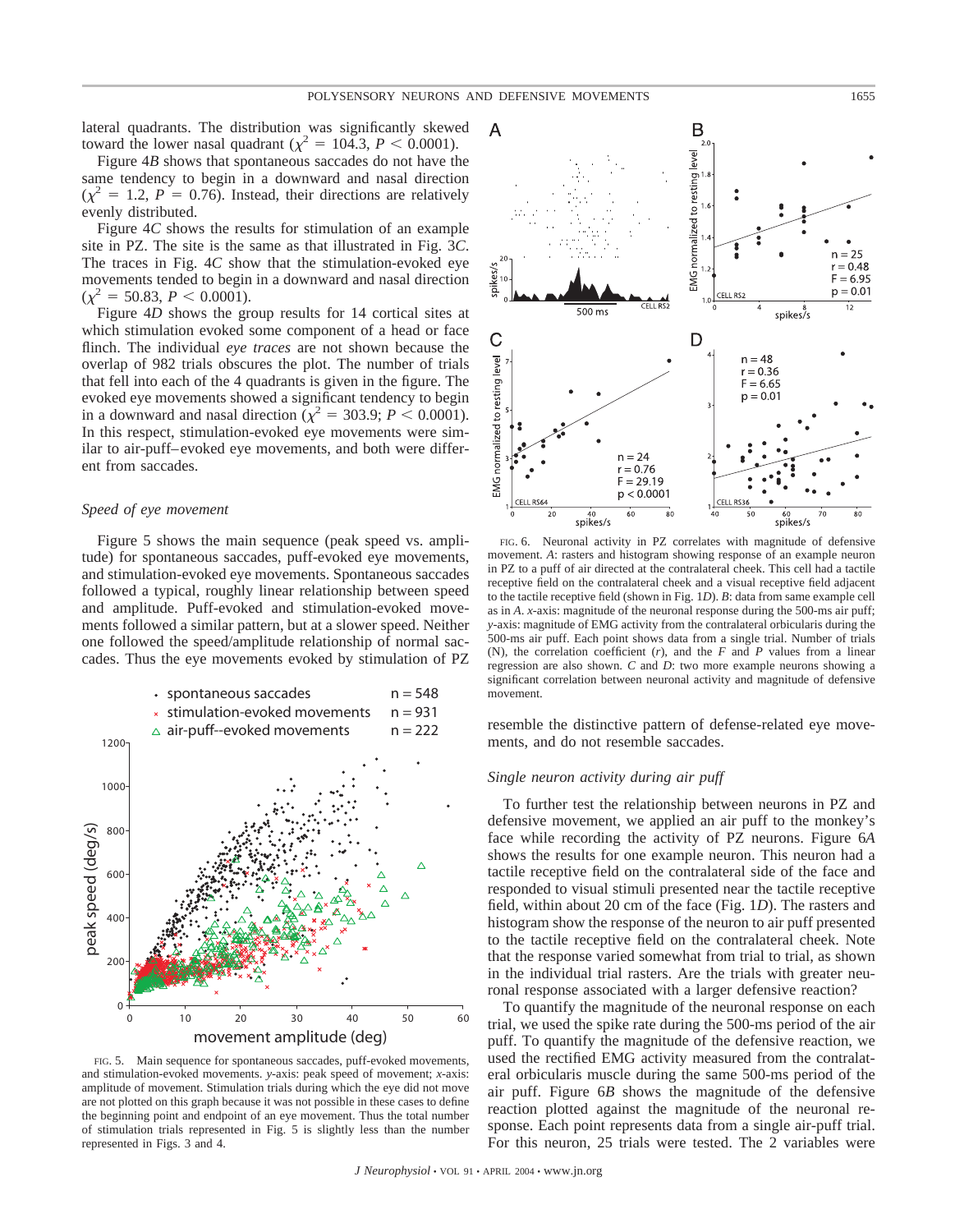significantly correlated: a regression analysis showed a significant linear relationship ( $r = 0.48; F = 6.95; P = 0.01$ ). Thus the trials in which the neuron was more active corresponded to the trials in which the monkey produced a larger defensive reaction.

Figure 6, *C* and *D* shows the results for 2 more example neurons. In each case, the activity of the neuron during air puff was significantly correlated with the monkey's defensive reaction to the air puff.

We studied 52 neurons in this fashion. Of these, 41 neurons gave an excitatory response to the air puff on the contralateral cheek (mean latency  $= 32$  ms) and thus were included in the group analysis. Group data from these 41 neurons are shown in Fig. 7. Each line shows the correlation coefficient (*r* value) between neuronal activity and EMG activity, calculated within a time window of 100 ms, sliding in increments of 4 ms throughout the duration of the trial. Figure 7*A* shows the result for trials in which the air puff was delivered to the contralateral cheek. The solid line in Fig. 7*A* shows the correlation between neuronal activity and EMG activity in the contralateral orbicularis muscle. The correlation shows an increase just after the onset of the air puff, indicating that at this time during the trial the activity of the neurons was correlated with the activity of the contralateral muscle. The positive correlation 100 ms after the onset of the air puff was significant, based on a linear regression test  $(F = 20.89, P \le 0.0001)$ . Thus although the *r* value was relatively small, the significance level was high. The increase in correlation was transient; it was maintained for



FIG. 7. Group data from 41 neurons showing that during a defensive reaction to an air puff, neuronal activity in PZ is positively correlated with the contralateral musculature and negatively correlated with the ipsilateral musculature. *A*: data from trials in which air puff was presented to contralateral cheek. Each line  $=$  correlation coefficient  $(r)$  calculated in a 100-ms sliding window at 4-ms intervals through the trial. Solid line  $=$  correlation between single neuron activity and EMG from contralateral orbicularis. Dotted line  $=$ correlation between single neuron activity and EMG from ipsilateral orbicularis. *B*: similar analysis of trials in which air puff was presented to ipsilateral cheek.

about 200 ms, even though the air puff itself had a duration of 500 ms.

The dotted line in Fig. 7*A* shows the correlation between neuronal activity and EMG activity in the ipsilateral orbicularis muscle. The correlation shows a decrease just after the onset of the air puff, indicating that at this time during the trial the activity of the neurons was negatively correlated with the activity of the ipsilateral muscle. The negative correlation 100 ms after the onset of the air puff was significant, based on a linear regression test  $(F = 23.06, P < 0.0001)$ . It is important to note that the dotted line and the solid line are based on data from the same trials. Each line represents the correlation with a different muscle. Thus after the onset of the air puff, the contralateral muscle became positively correlated with the activity of the neurons whereas, on the same trials, the ipsilateral muscle became negatively correlated with the activity of the neurons.

Figure 7*B* shows the results for those trials in which the air puff was delivered to the ipsilateral cheek. In these trials, the neuronal response to the tactile stimulus was typically weak or not present. However, a similar though smaller correlation result was obtained: just after puff onset, the neuronal activity became positively correlated with the contralateral muscle activity  $(F = 9.79, P = 0.0018$ , linear regression based on data 100 ms after onset of air puff) and negatively correlated with the ipsilateral muscle activity  $(F = 13.85 \, P = 0.0002)$ , linear regression based on data 100 ms after onset of air puff).

In summary, the correlation between neuronal activity and behavior was specific in 2 ways. First, the neuronal activity became correlated with muscle activity during air puff, that is, during the defensive movement. Second, the neuronal activity was positively correlated with the contralateral muscle and negatively correlated with the ipsilateral muscle, regardless of the location of the stimulus. Thus the neuronal activity showed some motor specificity.

#### DISCUSSION

This study examined the relationship between PZ, a polysensory region in the precentral gyrus, and defensive movements. Neurons in the PZ are known to respond to objects near, approaching, or touching the face and upper body (Fogassi et al. 1996; Gentilucci et al. 1988; Graziano and Gandhi 2000; Graziano et al. 1997, 1999; Rizzolatti et al. 1981). Previous experiments showed that electrical stimulation of PZ evokes a set of movements that closely resemble the natural defensive reaction to a puff of air or a rapidly approaching object (Cooke and Graziano 2003; Graziano et al. 2002).

In the present study we extended these findings in the following ways.

*1*) We confirmed that stimulation of PZ evokes reliable, short-latency muscle activity in facial muscles involved in blinking and squinting. This activity is mainly contralateral to the stimulating electrode, is sustained through the stimulation period, and can be obtained even in anesthetized monkeys and at a range of stimulation intensities and durations.

*2*) We found that stimulation of PZ evokes centering eye movements. These eye movements closely resemble the distinctive eye movements that occur during a natural defensive reaction. The eye movements do not resemble saccades.

*3*) We found that the neuronal activity in PZ is positively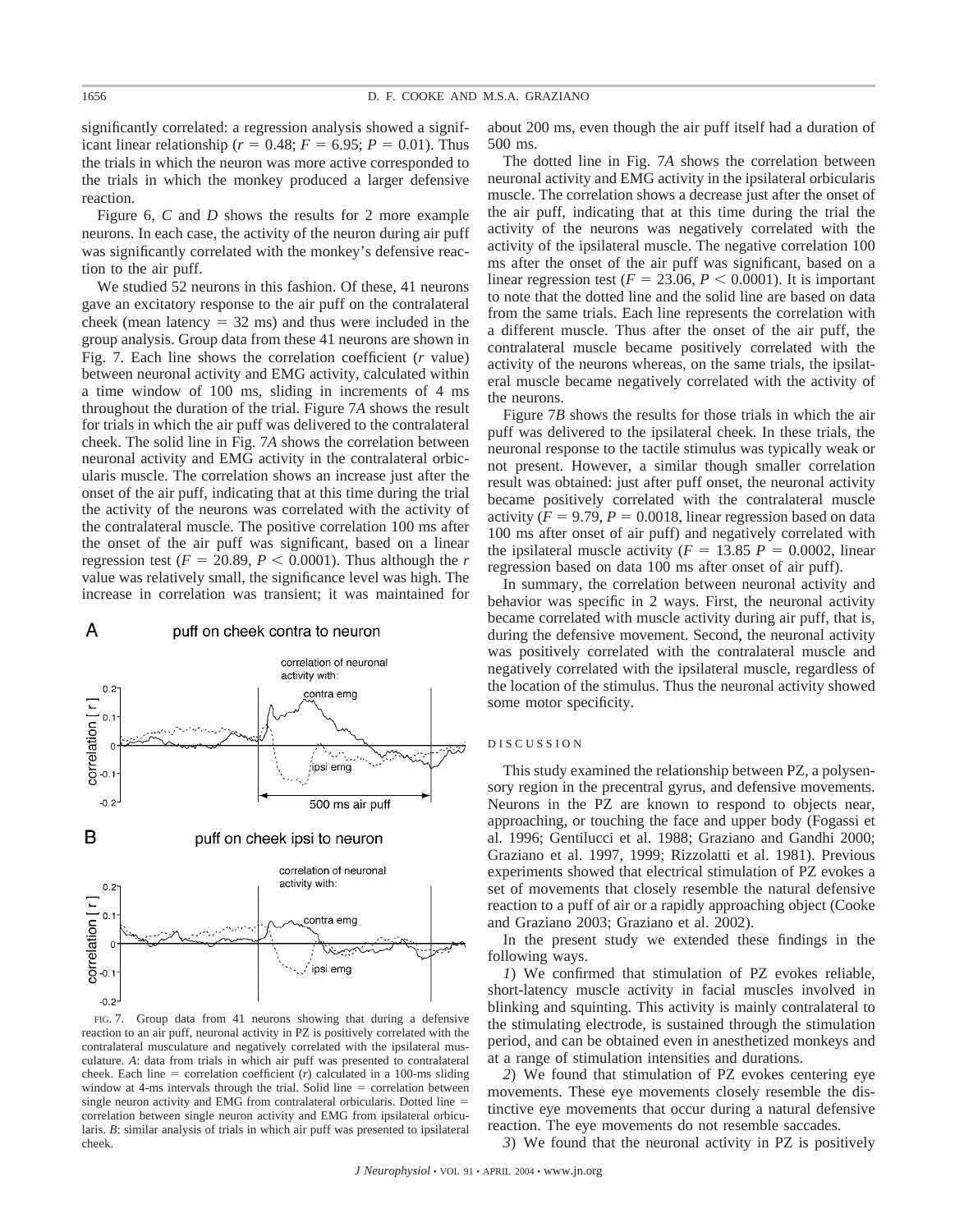correlated with the monkey's defensive reaction on the contralateral side of the face, and negatively correlated with the monkey's defensive reaction on the ipsilateral side of the face. These findings add support to the hypothesis that at least one function of PZ is to coordinate spatially specific defensive reactions.

Other studies have reported blinking, squinting, and other defense-related movements on stimulation of a similar region of cortex just posterior to the bend in the arcuate sulcus (Dearworth and Gamlin 2002; Smith 1936). In one of the first systematic studies of the precentral gyrus, Ferrier (1873) noted an area posterior to the bend in the arcuate sulcus that, when stimulated, evoked a set of facial grimaces.

#### *Startle versus spatially specific defensive reactions*

In a previous study, we measured the EMG activity of the orbicularis muscle and other facial muscles during air puff to various locations on the face (Cooke and Graziano 2003). We found that the EMG response had 2 phases. The first phase was a short-latency (about 18 ms) transient spike that was bilaterally symmetric. This transient phase appeared to match the previously described startle response, a relatively nonspecific response that puts the body into an initial protective posture and that is thought to be subcortically mediated (e.g., Koch 1999; Landis and Hunt 1939; Strauss 1929; Yeomans et al. 2002). The second phase of the EMG response to air puff was a sustained activity that continued through the duration of the air puff and was asymmetric, that is, larger on the side of the face stimulated by the air puff. This second phase may reflect a more spatially specific, longer-latency set of defensive reactions that is commonly observed to follow startle (e.g., King and Cowey 1992; King et al. 1992; Landis and Hunt 1939; Schiff et al. 1962; Strauss 1929).

In the present study, we found that stimulation of area PZ evokes activity in the orbicularis muscle resulting in a blink and squint. This activity is not bilaterally symmetric: it is mainly contralateral. The mean latency is 31 ms. If this latency is added to the latency for PZ neurons to respond to a tactile stimulus, then the resultant estimate of the sensorimotor latency is 63 ms, much longer than the latency for a startle response (about 18 ms). In these respects, the muscle activity evoked in the present study by stimulation of PZ does not resemble a startle; rather, it resembles the secondary, longer latency, and more spatially specific defensive responses that tend to follow startle and that protect specific parts of the body from specific threats. The neurons in PZ also tend to respond in a sustained fashion to tactile and to visual stimuli, although often there is a greater response at the onset of the stimulus (Graziano et al. 1997).

One interpretation of these results is that the simple startle reflex and the more complex, secondary defensive movements that take into account stimulus location and trajectory may be mediated by separate mechanisms. Whereas the startle reflex is thought to be subcortically mediated (Koch 1999; Yeomans et al. 2002), the more spatially specific defensive movements may be mediated by cortical areas such as PZ. In this hypothesis, calculation of the location and speed of objects with respect to specific parts of the body surface may require cortical processing. Such a function is consistent with the properties of neurons in PZ. The neurons are sensitive to spatial location, speed, and direction of movement of tactile, visual, and auditory stimuli, with an emphasis on objects near specific parts of the body (Fogassi et al. 1996; Gentilucci et al. 1988; Graziano and Gandhi 2000; Graziano et al. 1997, 1999; Rizzolatti et al. 1981).

#### *Motor output or reaction to sensory experience?*

Did the stimulation of PZ directly activate a motor pathway or did it produce a sudden, unpleasant, sensory percept to which the monkey then reacted normally? Several observations may be relevant. First, we obtained apparently coordinated defensive movements on stimulating PZ in anesthetized monkeys. The magnitude of the reaction was similar, though not identical, in the anesthetized as in the awake state.

Second, in certain critical ways, the movements evoked by stimulation did not represent a normal defensive reaction. As described earlier, the electrically evoked movements lacked an initial, short-latency startle response. Instead, they were consistent with the activation of specific motor circuits responsible for only part of a defensive reaction in isolation of the startle reflex.

It is important to note, however, that the sensory-versusmotor question is inherently difficult to answer. Area PZ receives sensory input—its neurons respond with short latency to specific tactile, visual, and sometimes auditory stimuli (Fogassi et al. 1996; Gentilucci et al. 1988; Graziano and Gandhi 2000; Graziano et al. 1997, 1999; Rizzolatti et al. 1981). PZ also projects to motor structures, including other portions of motor cortex and the spinal cord (e.g., Dum and Strick 1991). Thus one view is that we stimulated part of a pathway that links certain sensory events with certain motor events. It is difficult to know what mental sensations the monkey experienced when this sensorimotor pathway was activated.

#### *Centering eye movements*

A threat to the head or face such as a puff of air or rapidly approaching object will evoke a centering movement of the eyes, in addition to other defensive movements (Bour et al. 2000; Cooke and Graziano 2003; Evinger et al. 1984; Ginsborg and Maurice 1959; Riggs et al. 1987). This centering movement is different from a saccade in that it is slower and begins with a characteristic downward and nasal excursion. This eye movement is thought to be a by-product of the protective retraction of the eye into the orbit, caused by the co-contraction of the extraocular muscles (Bour et al. 2002; Collewijn et al. 1985; Evinger et al. 1984). For example, in humans the eyeball retracts 1–2 mm during a blink (Bour et al. 2002; Evinger et al. 1984; Riggs et al. 1987). The centering of the eyes is most pronounced during a sustained defensive reaction, such as during a 0.5-s air puff to the face (Cooke and Graziano 2003). Briefer stimuli appear to cause only the initial, downward and nasal component of the eye movement, followed by a return to the original fixation position (Bergamin et al. 2002; Bour et al. 2000; Collewijn et al. 1985; Evinger et al. 1984; Riggs et al. 1987; Takagi et al. 1992).

Because these defense-related eye movements have such specific characteristics, they provide a useful test of the function of PZ. In the present study we found that stimulation of PZ caused eye movements similar to the defense-related eye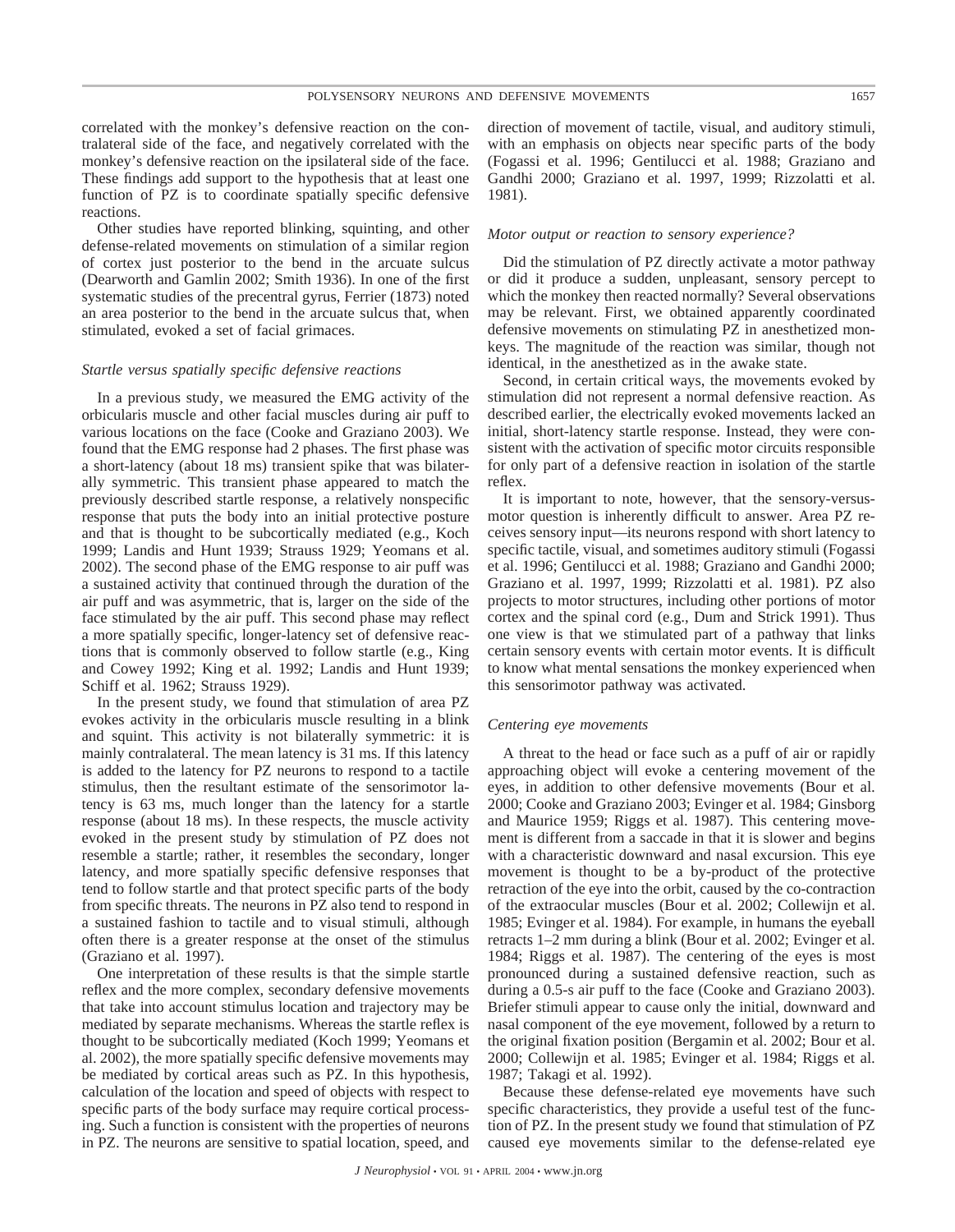movements and different from saccades. The stimulationevoked eye movements began with a downward and nasal excursion, then moved toward the center of gaze, and were on average slower than normal saccades. This finding supports the hypothesis that the set of movements evoked by stimulation of PZ represents a defensive reaction.

Centering movements of the eye on stimulation of the precentral gyrus were reported previously (Fujii et al. 1998). We suggest that the cortical area in this previous study may have overlapped PZ, and that the centering movements in that study may have been defense-related. However, it is also possible that other parts of the precentral gyrus are involved in eye movement and that the previous authors were studying a cortical area other than PZ. Goal-directed movements of the eye almost certainly have a variety of functions including those unrelated to defense. Saccades that converge toward a final position, and that are thought to be involved in acquiring a fixation target, can be evoked by stimulation of brain areas such as the dorsomedial frontal cortex (Tehovnik and Lee 1993).

### *Neuronal responses during defensive movements*

Electrical stimulation is one of many useful techniques for studying cortical function. However, stimulation is unphysiological. Understanding the function of a brain area must also depend on studying neuronal activity during normal behavior. We therefore measured neuronal activity in PZ while the monkey reacted to a puff of air presented to the face.

We found that neuronal activity in PZ was correlated with the magnitude of the monkey's defensive reaction to the air puff. The monkey's reaction varied somewhat from trial to trial, and this variability in behavioral response matched the variability in the firing rate of PZ neurons. Furthermore, this relationship between neuronal activity and defensive behavior was obtained only for muscles on the contralateral side of the face—the side of the face that displays a defensive reaction when area PZ is electrically stimulated. Muscle activity on the ipsilateral side of the face, in contrast, was negatively correlated with the activity of PZ neurons. The same pattern of results was obtained whether the air-puff stimulus was presented to one or the other side of the face. Thus regardless of the position of the stimulus, the neurons were correlated with the contralateral musculature and anticorrelated with the ipsilateral musculature. This result cannot be explained by invoking trial-by-trial fluctuations in the salience of the stimulus, general attention, or arousal, all of which should affect both sides of the body equally. Instead, the result implies a specific relationship between the studied neurons and the output of certain muscles.

#### *Comparison to area VIP*

Multimodal responses almost identical to those found in PZ have been reported in the ventral intraparietal area (VIP) (Bremmer et al. 2002; Colby et al. 1993; Duhamel et al. 1998; Schaafsma and Duysens 1996). Neurons in VIP respond to tactile stimuli on the face and upper body, and to visual stimuli adjacent to the tactile receptive fields. More than half of the neurons in VIP prefer visual stimuli near the body surface, within about 25 cm, and many respond best to visual motion approaching the tactile receptive field. Electrical stimulation of VIP causes defensive movements similar to those evoked from PZ (Cooke et al. 2003; Thier and Andersen 1998), although the average threshold in VIP (89.6  $\mu$ A) is larger than the average threshold in PZ (21.5  $\mu$ A). Stimulation of VIP also appears to evoke centering movements of the eyes (Thier and Andersen 1998). VIP is monosynaptically connected to PZ (Lewis and Van Essen 2000; Luppino et al. 1999) and PZ projects to the spinal cord (Dum and Strick 1991). Thus one possibility is that VIP and PZ are part of a pathway that contributes to detecting nearby and approaching objects and organizing defensive movements.

One of the general principles of sensorimotor function appears to be that specific areas in the parietal lobe connect with corresponding areas in the frontal lobe, forming functionally specific pathways (Matelli and Luppino 2001). For example, the lateral intraparietal area and the frontal eye fields are interconnected and appear to be involved in the control of saccadic eye movements (e.g., Andersen et al. 1992; Bruce et al. 1985). The anterior intraparietal area and frontal area F5 are interconnected and appear to be involved in the control of prehension (Jeannerod et al. 1995). A related example is the control of language in humans by Wernicke's area in the temporal lobe and Broca's area in the frontal lobe (Damasio and Geschwind 1984). In all of these examples, the frontal area is focused relatively more on motor production, whereas the posterior area has a broader range of functions related to sensory representation, although the 2 sets of functions are partly intermixed. Areas VIP and PZ may provide another example of the same pattern, in this case involving the representation of nearby objects and the coordination of defensive movements. Experiments using reversible deactivation of areas VIP and PZ are currently in progress to further test this hypothesis.

# *Importance of defensive behavior*

Hediger (1955) was one of the first to study what he called "the all-important escape tendency." In his view, "hunger and sexual appetite can be postponed; not so escape." Avoidance was also studied by Gibson (Gibson 1979; Schiff et al. 1962), who recognized the central ethological importance of the looming visual stimulus. Avoidance has even been studied sociologically. Dosey and Meisels (1969) recognized that human "personal space" was the result of a defensive mechanism that monitored potentially threatening objects near the body. Not just escape from enemies, but simple navigation around obstacles requires a spatial avoidance mechanism (Gibson 1979). Even during reaching, the arm moves in a manner to avoid obstacles (Vaughan et al. 2001). Given the prominence of defensive and avoidance behavior in everyday life, it is not surprising to find so much neural machinery related to it. Areas in the pigeon brain, locust brain, and fly brain have been implicated in the detection of looming visual stimuli and the control of avoidance (Rind 2002; Schuster et al. 2002; Sun and Frost 1998; Tammero and Dickinson 2002). Portions of the rat superior colliculus have been found to represent complex avoidance behaviors (Dean and Redgrave 1989). The startle reflex has been linked to several subcortical nuclei in the rat and cat (Koch 1999; Yeomans 2002). We suggest that certain regions in the primate cortex, including VIP and PZ, also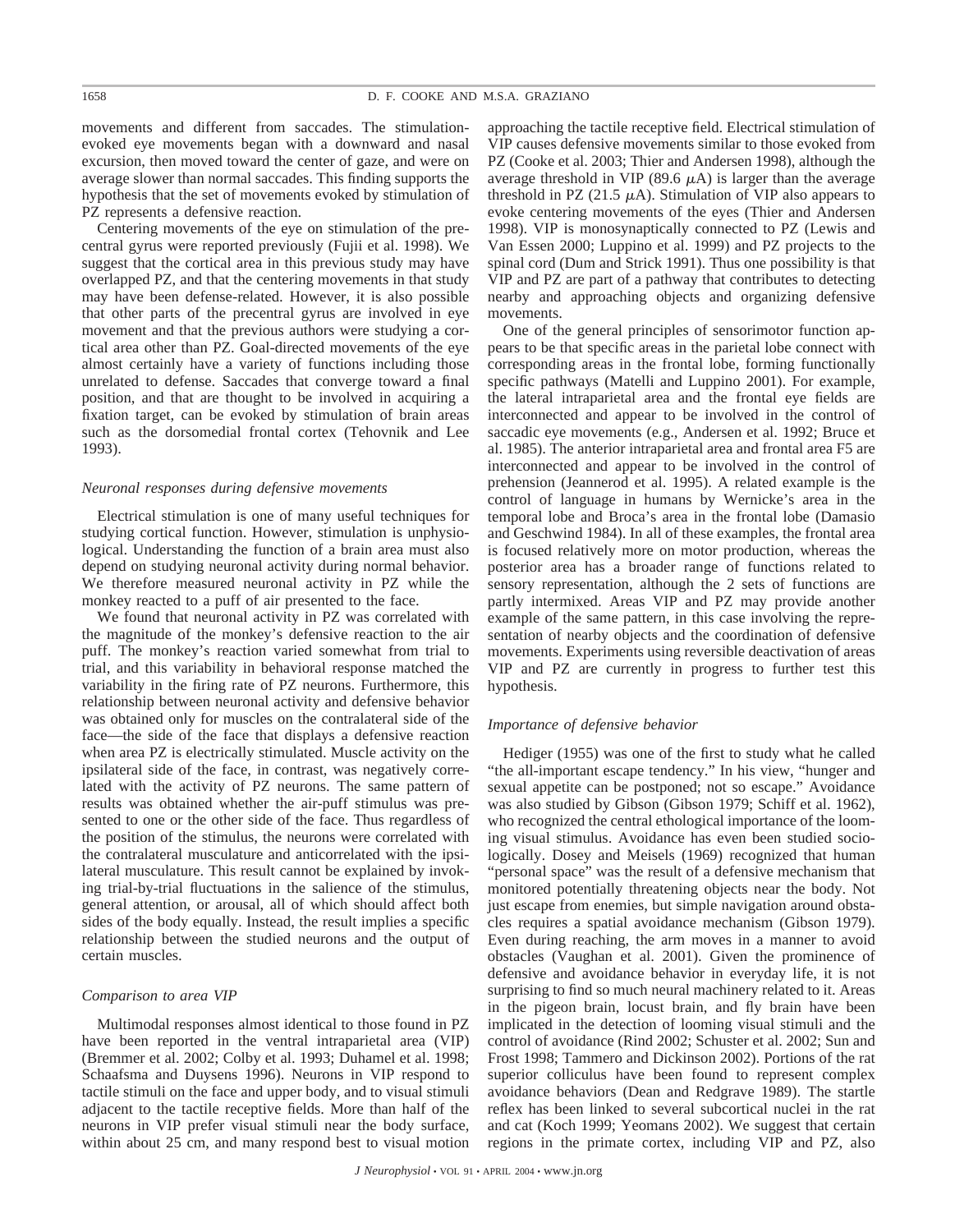participate in the essential function of monitoring nearby objects and coordinating avoidance and defense.

#### GRANTS

This work was supported by National Institutes of Health Grants EY-11347 and NS-41878 and by Burroughs Wellcome Grant 992817.

#### REFERENCES

- **Andersen RA, Brotchie PR, and Mazzoni P.** Evidence for the lateral intraparietal area as the parietal eye field. *Curr Opin Neurobiol* 2: 840–846, 1992.
- **Bergamin O, Bizzarri S, and Straumann D.** Ocular torsion during voluntary blinks in humans. *Invest Ophthalmol Vis Sci* 43: 3438–3443, 2002.
- **Bour LJ, Aramideh M, and de Visser BW.** Neurophysiological aspects of eye and eyelid movements during blinking in humans. *J Neurophysiol* 83: 166–176, 2000.
- **Bour LJ, de Visser BW, Aramideh M, and Speelman J.** Origin of eye and eyelid movements during blinking. *Mov Disord* 17: S30–S32, 2002.
- **Bremmer F, Duhamel JR, Ben Hamed S, and Graf W.** Heading encoding in the macaque ventral intraparietal area (VIP). *Eur J Neurosci* 16: 1554– 1568, 2002.
- **Bremmer F, Schlack A, Shah NJ, Zafiris O, Kubischik M, Hoffmann K, Zilles K, and Fink GR.** Polymodal motion processing in posterior parietal and premotor cortex: a human fMRI study strongly implies equivalencies between humans and monkeys. *Neuron* 29: 287–296, 2001.
- **Bruce CJ, Goldberg ME, Bushnell MC, and Stanton GB.** Primate frontal eye fields. II. Physiological and anatomical correlates of electrically evoked eye movements. *J Neurophysiol* 54: 714–734, 1985.
- **Colby CL, Duhamel JR, and Goldberg ME.** Ventral intraparietal area of the macaque: anatomic location and visual response properties. *J Neurophysiol* 69: 902–914, 1993.
- **Collewijn H, van der Steen J, and Steinman RM.** Human eye movements associated with blinks and prolonged eyelid closure. *J Neurophysiol* 54: 11–27, 1985.
- **Cooke DF and Graziano MSA.** Defensive movements evoked by air puff in monkeys. *J Neurophysiol* 90: 3317–3329, 2003.
- **Cooke DF, Taylor CSR, Moore T, and Graziano MSA.** Complex movements evoked by microstimulation of the ventral intraparietal area. *Proc Natl Acad Sci USA* 100: 6163–6168, 2003.
- **Damasio AR and Geschwind N.** The neural basis of language. *Annu Rev Neurosci* 7: 127–147, 1984.
- **Dean P, Redgrave P, and Westby GW.** Event or emergency? Two response systems in the mammalian superior colliculus. *Trends Neurosci* 12: 137– 147, 1989.
- **Dearworth JR and Gamlin PDR.** Periarcuate cortex neurons sensitive to rapidly approaching targets. *Soc Neurosci Abstr* 56.12, 2002.
- **Dosey MA and Meisels M.** Personal space and self-protection. *J Pers Soc Psychol* 11: 93–97, 1969.
- **Duhamel JR, Bremmer F, BenHamed S, and Graf W.** Spatial invariance of visual receptive fields in parietal cortex neurons, *Nature* 389: 845–848, 1997.
- **Duhamel JR, Colby CL, and Goldberg ME.** Ventral intraparietal area of the macaque: congruent visual and somatic response properties. *J Neurophysiol* 79: 126–136, 1998.
- **Dum RP and Strick PL.** The origin of corticospinal projections from the premotor areas in the frontal lobe. *J Neurosci* 11: 667–689, 1991.
- **Evinger C, Shaw MD, Peck CK, Manning KA, and Baker R.** Blinking and associated eye movements in humans, guinea pigs, and rabbits. *J Neurophysiol* 52: 323–339, 1984.
- Ferrier D. Experimental researches in cerebral physiology and pathology. *West Riding Lunatic Asylum Med Rep* 3: 30–96, 1873.
- **Fogassi L, Gallese V, di Pellegrino G, Fadiga L, Gentilucci M, Luppino M, Pedotti A, and Rizzolatti G.** Space coding by premotor cortex. *Exp Brain Res* 89: 686–690, 1992.
- **Fogassi L, Gallese V, Fadiga L, Luppino G, Matelli M, and Rizzolatti G.** Coding of peripersonal space in inferior premotor cortex (area F4). *J Neurophysiol* 76: 141–157, 1996.
- **Fujii N, Mushiake H, and Tanji J.** An oculomotor representation area within the ventral premotor cortex. *Proc Natl Acad Sci USA* 95: 12034–12037, 1998.
- **Gentilucci M, Fogassi L, Luppino G, Matelli M, Camarda R, and Rizzolatti G.** Functional organization of inferior area 6 in the macaque monkey. I. Somatotopy and the control of proximal movements. *Exp Brain Res* 71: 475–490, 1988.
- **Gentilucci M, Scandolara C, Pigarev IN, and Rizzolatti G.** Visual responses in the postarcuate cortex (area 6) of the monkey that are independent of eye position. *Exp Brain Res* 50: 464–468, 1983.
- **Gibson JJ.** *The Ecological Approach to Visual Perception*. New York: Erlbaum, 1972.
- **Ginsborg BL and Maurice DM.** Involuntary movements of the eye during fixation and blinking. *Br J Ophthalmol* 43: 435–437, 1959.
- **Graziano MSA.** Where is my arm? The relative role of vision and proprioception in the neuronal representation of limb position. *Proc Natl Acad Sci USA* 96: 10418–10421, 1999.
- **Graziano MSA and Gandhi S.** Location of the polysensory zone in the precentral gyrus of anesthetized monkeys. *Exp Brain Res* 135: 259–266, 2000.
- **Graziano MSA and Gross CG.** Visual responses with and without fixation: neurons in premotor cortex encode spatial locations independently of eye position. *Exp Brain Res* 118: 373–380, 1998.
- **Graziano MSA, Hu X, and Gross CG.** Visuo-spatial properties of ventral premotor cortex. *J Neurophysiol* 77: 2268–2292, 1997.
- **Graziano MSA, Reiss LAJ, and Gross CG.** A neuronal representation of the location of nearby sounds. *Nature* 397: 428–430, 1999.
- **Graziano MSA, Taylor CSR, and Moore T.** Complex movements evoked by microstimulation of precentral cortex. *Neuron* 34: 841–851, 2002.
- **Graziano MSA, Yap GS, and Gross CG.** Coding of visual space by premotor neurons. *Science* 266: 1054–1057, 1994.
- **Hediger H.** *Studies of the Psychology and Behavior of Captive Animals in Zoos and Circuses*. New York: Criterion Books, 1955.
- **Jeannerod M, Arbib MA, Rizzolatti G, and Sakata H.** Grasping objects: the cortical mechanisms of visuomotor transformation. *Trends Neurosci* 18: 314–320, 1995.
- **King SM and Cowey A.** Defensive responses to looming visual stimuli in monkeys with unilateral striate cortex ablation. *Neuropsychologia* 30: 1017– 1024, 1992.
- **King SM, Dykeman C, Redgrave P, and Dean P.** Use of a distracting task to obtain defensive head movements to looming visual stimuli by human adults in a laboratory setting. *Perception* 21: 245–259, 1992.
- **Koch M.** The neurobiology of startle. *Prog Neurobiol* 59: 107–128, 1999.
- **Landis C and Hunt WA.** *The Startle Pattern*. New York: Farrar and Rinehart, 1939.
- Lewis JW and Van Essen DC. Corticocortical connections of visual, sensorimotor, and multimodal processing areas in the parietal lobe of the macaque monkey. *J Comp Neurol* 428: 112–137, 2000.
- **Luppino G, Murata A, Govoni P, and Matelli M.** Largely segregated parietofrontal connections linking rostral intraparietal cortex (areas AIP and VIP) and the ventral premotor cortex (areas F5 and F4). *Exp Brain Res* 128: 181–187, 1999.
- **Matelli M and Luppino G.** Parietofrontal circuits for action and space perception in the macaque monkey. *Neuroimage* 14: S27–S32, 2001.
- **Matelli M, Luppino G, and Rizzolatti G.** Patterns of cytochrome oxidase activity in the frontal agranular cortex of the macaque monkey. *Behav Brain Res* 18: 125–136, 1985.
- **Riggs LA, Kelly JP, Manning KA, and Moore RK.** Blink-related eye movements. *Invest Ophthalmol Vis Sci* 28: 334–342, 1987.
- **Rind FC.** Motion detectors in the locust visual system: from biology to robot sensors. *Microsc Res Tech* 56: 256–269, 2002.
- **Rizzolatti G, Scandolara C, Matelli M, and Gentilucci M.** Afferent properties of periarcuate neurons in macaque monkeys. II. Visual responses. *Behav Brain Res* 2: 147–163, 1981.
- **Schaafsma SJ and Duysens J.** Neurons in the ventral intraparietal area of awake macaque monkey closely resemble neurons in the dorsal part of the medial superior temporal area in their responses to optic flow patterns. *J Neurophysiol* 76: 4056–4068, 1996.
- Schiff W, Caviness JA, and Gibson JJ. Persistent fear responses in rhesus monkeys to the optical stimulus of "looming." *Science* 136: 982–983, 1962.
- **Schuster S, Strauss R, and Gotz KG.** Virtual-reality techniques resolve the visual cues used by fruit flies to evaluate object distances. *Curr Biol* 12: 1591–1594, 2002.
- Smith WK. Ocular responses elicited by electrical stimulation of the cerebral cortex. *Anat Rec Suppl* 64: 45, 1936.
- **Strauss H.** Das Zusammenschrecken. *J Psychol Neurol* 39: 111–231, 1929.
- **Sun H and Frost BJ.** Computation of different optical variables of looming objects in pigeon nucleus rotundus neurons. *Nat Neurosci* 1: 296–303, 1998.